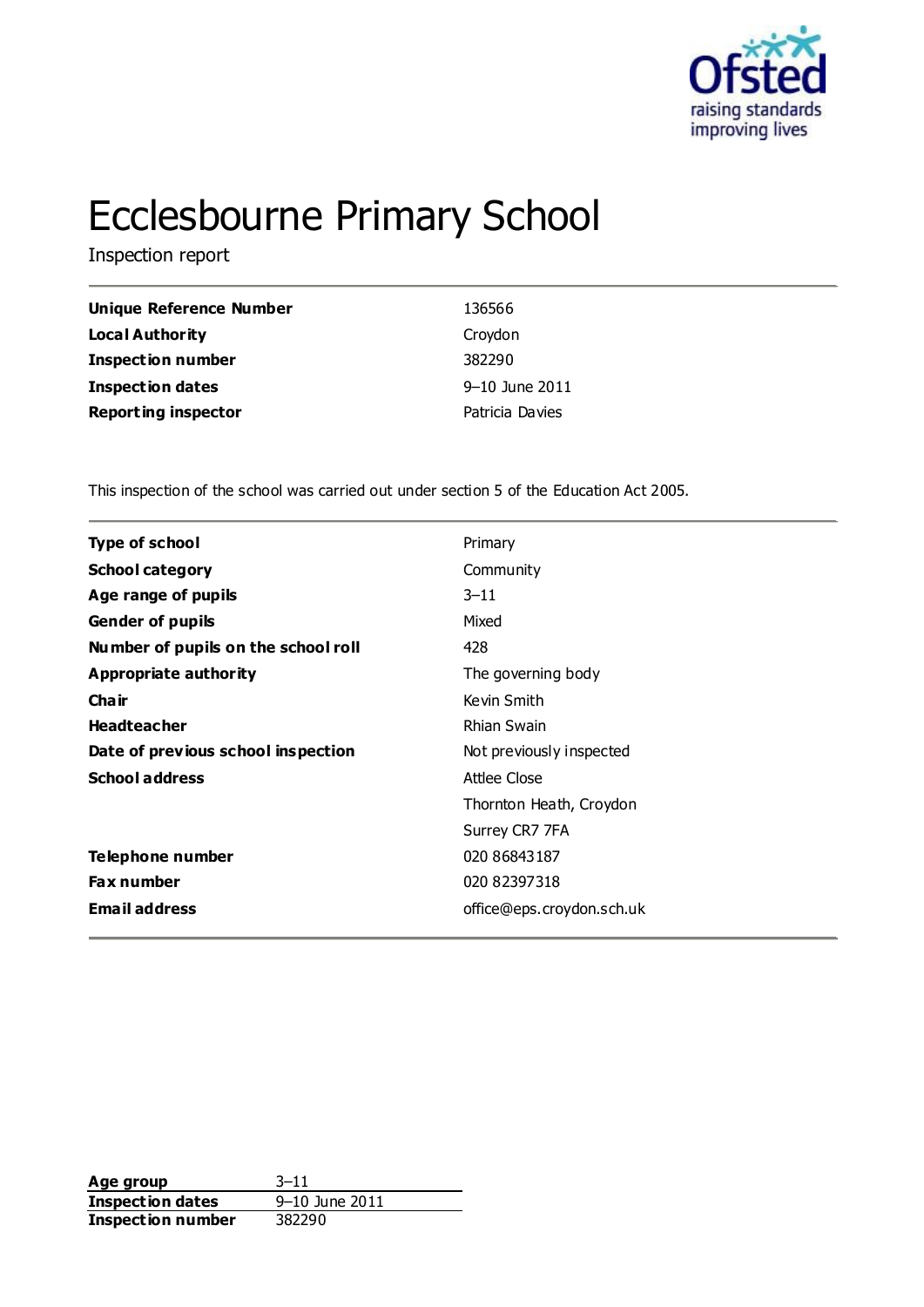The Office for Standards in Education, Children's Services and Skills (Ofsted) regulates and inspects to achieve excellence in the care of children and young people, and in education and skills for learners of all ages. It regulates and inspects childcare and children's social care, and inspects the Children and Family Court Advisory Support Service (Cafcass), schools, colleges, initial teacher training, work-based learning and skills training, adult and community learning, and education and training in prisons and other secure establishments. It assesses council children's services, and inspects services for looked after children, safeguarding and child protection.

Further copies of this report are obtainable from the school. Under the Education Act 2005, the school must provide a copy of this report free of charge to certain categories of people. A charge not exceeding the full cost of reproduction may be made for any other copies supplied.

If you would like a copy of this document in a different format, such as large print or Braille, please telephone 0300 123 4234, or email **[enquiries@ofsted.gov.uk](mailto:enquiries@ofsted.gov.uk)**.

You may copy all or parts of this document for non-commercial educational purposes, as long as you give details of the source and date of publication and do not alter the documentation in any way.

To receive regular email alerts about new publications, including survey reports and school inspection reports, please visit our website and go to 'Subscribe'.

Royal Exchange Buildings St Ann's Square Manchester M2 7LA T: 0300 123 4234 Textphone: 0161 618 8524 E: **[enquiries@ofsted.gov.uk](mailto:enquiries@ofsted.gov.uk)**

W: **[www.ofsted.gov.uk](http://www.ofsted.gov.uk/)**

© Crown copyright 2011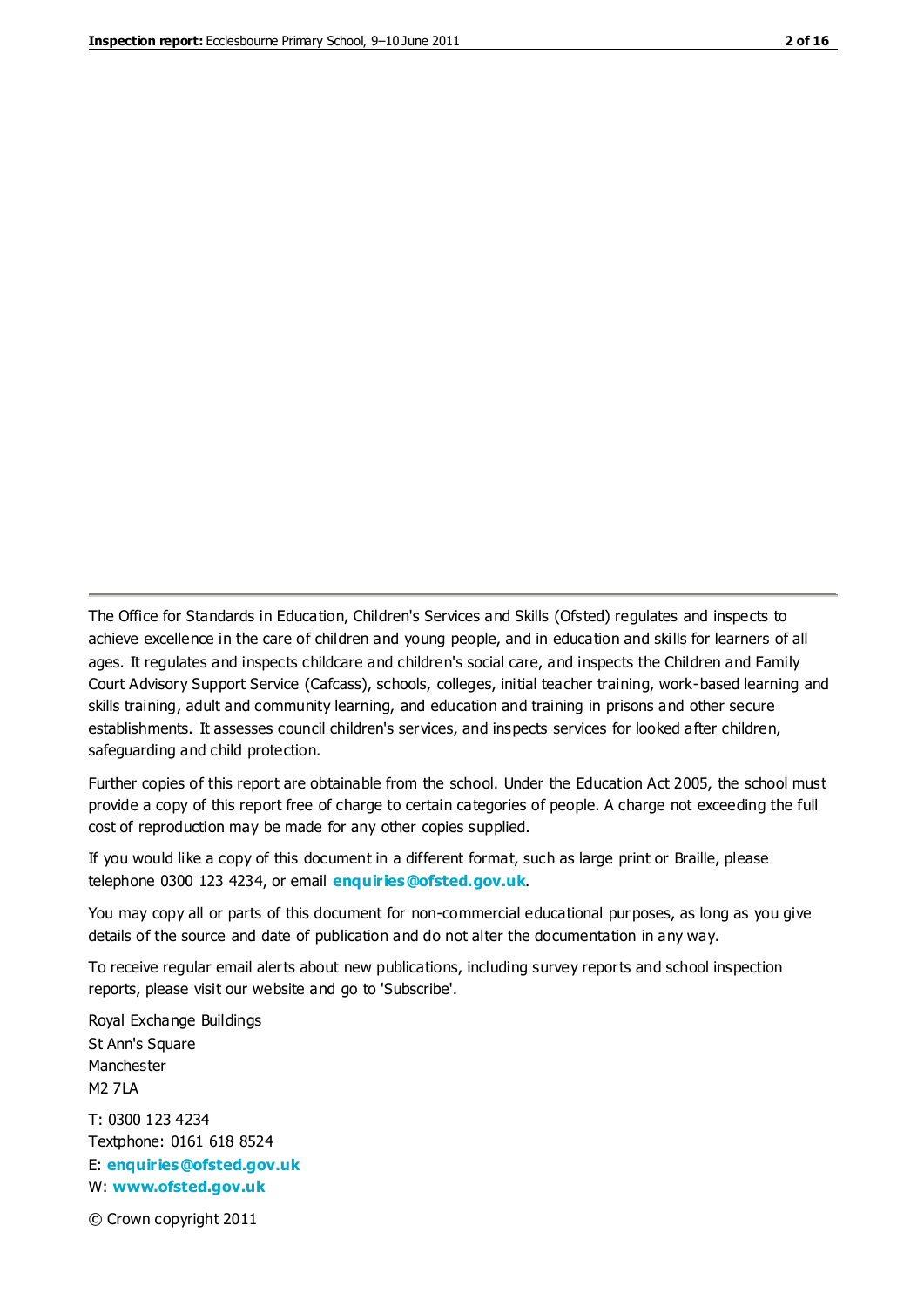# **Introduction**

This inspection was carried out by four additional inspectors. They visited 18 lessons and observed 14 teachers. Meetings were held with senior and middle leaders from the school, the Chair of the Governing Body and the vice-chair, the chair of the new Academy Trust Board and the executive headteachers of the Pegasus Academy Trust. Inspectors also spoke with a representative group of pupils and talked to pupils in lessons and at playtime. They observed the school's work and looked at a range of documentation including assessment and attendance data, monitoring information and pupils' work. They also scrutinised 200 questionnaires received from parents and carers and others from staff and pupils.

The inspection team reviewed many aspects of the school's work. It looked in detail at a number of key areas.

- The success of strategies to improve achievement in mathematics, and for different groups of pupils.
- The impact on pupils' learning of opportunities for first-hand experience, group work and discussion in lessons.
- The impact of improvements to assessment, particularly those for adapting learning activities to pupils' needs.
- $\blacksquare$  The work of the governing body in supporting the school through its transition to academy status, and in checking and challenging its performance.
- The impact of middle and subject leadership on improvements to provision and academic outcomes.

# **Information about the school**

Ecclesbourne is much larger than most other primary schools. It was formed in September 2009, bringing together pupils from separate infant and junior schools. The proportion of pupils known to be eligible for free school meals is well above average. Most pupils come from a wide range of minority ethnic backgrounds and half of the pupils speak English as an additional language. The proportion of pupils with special educational needs and/or disabilities is above average. Children enter the Early Years Foundation Stage in the Nursery class. They are joined by new entrants when they move through into the Reception classes

Ecclesbourne is undergoing a large rebuilding programme. The school joined the Pegasus Academy Trust on 1 April 2011. Two other local schools are part of this trust, one an infant school and the other a junior school. The present headteacher was appointed for two years on a fixed-term contract when the school opened and there have been changes to staff in that time. A new head of school has been appointed for the start of the next academic year, to work under the direction of the two executive headteachers of the trust.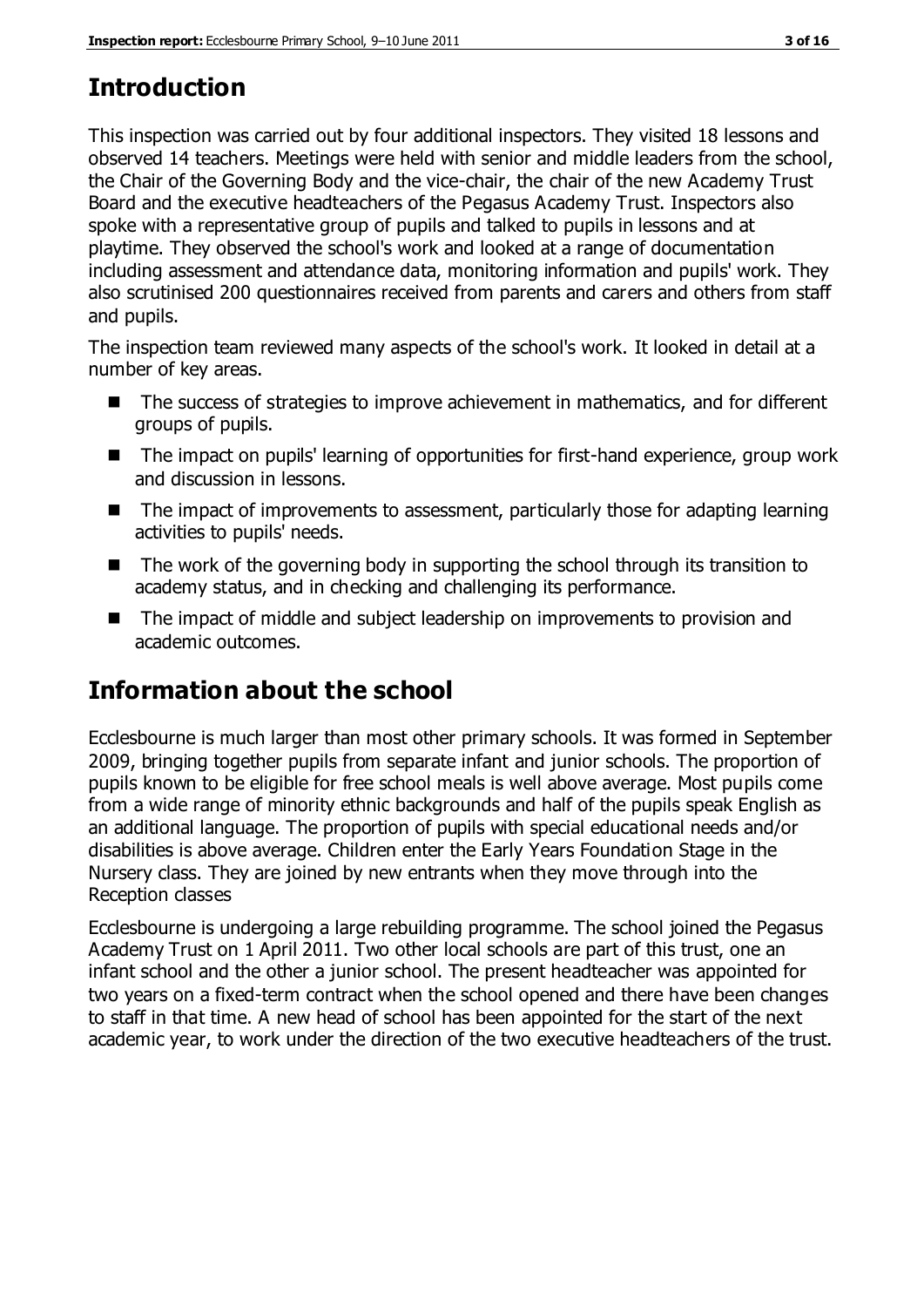## **Inspection judgements**

| Overall effectiveness: how good is the school?  |  |
|-------------------------------------------------|--|
| The school's capacity for sustained improvement |  |

## **Main findings**

In accordance with section 13 (3) of the Education Act 2005, Her Majesty's Chief Inspector is of the opinion that this school requires significant improvement, because it is performing significantly less well than in all the circumstances it could reasonably be expected to perform. The school is therefore given a notice to improve. Significant improvement is required in relation to academic achievement, the quality of teaching and pupils' attendance.

Despite requiring significant improvement, the school demonstrates a satisfactory capacity for increasing its effectiveness. Its priorities for development show accurate selfevaluation, based on a careful scrutiny of data. Senior leaders work diligently to monitor and improve the quality of teaching. Good expectations and common practices are growing and are already well established with regard to neat and tidy work in pupils' books and consistently helpful marking. Staff are receptive to feedback about their practice, in some cases making swift remedial changes. At its best, teaching is good and sometimes outstanding, and consistently so in Year 6 where pupils' progress accelerates markedly. However, the quality of teaching remains variable, with much of it no better than satisfactory and instances of inadequate teaching in Key Stage 1. As a result, pupils' progress is not yet increasing with sufficient pace and security across the school to lift attainment strongly above its present low levels, especially in mathematics. Consequently, pupils' overall achievement is inadequate. Attendance is low. Without regular attendance, pupils are constrained from developing essential understanding and skills to help them make the most of their future lives.

Improvements to assessment, and to the curriculum so that it gives interest and relevance to pupils' learning, are gradually making a difference to teaching, but are not yet sufficiently embedded in classroom practice to make a full and concerted impact on all lessons. For example, work is not always adapted sharply enough to pupils' different abilities, and too many opportunities are missed for pupils to discuss concepts and ideas in order to deepen and consolidate understanding. Where these weaknesses exist, pupils become restless and disengaged and progress slows.

There is a clear recognition among parents, carers and pupils of the school's growth over the last two years. For example, good levels of satisfaction are expressed by parents and carers through the inspection questionnaire. This illustrates the success of senior leaders in bringing the new school together as one community. Pupils confirm that behaviour has improved and that they feel wholly safe at school, expressing much confidence that staff will resolve any difficulties they might have. Relationships among pupils and with adults are cordial and respectful. Importantly, pupils are keen to learn and enthusiastic about their school. These features provide a positive climate for increasing the school's overall effectiveness. Improvements to provision in the Early Years Foundation Stage have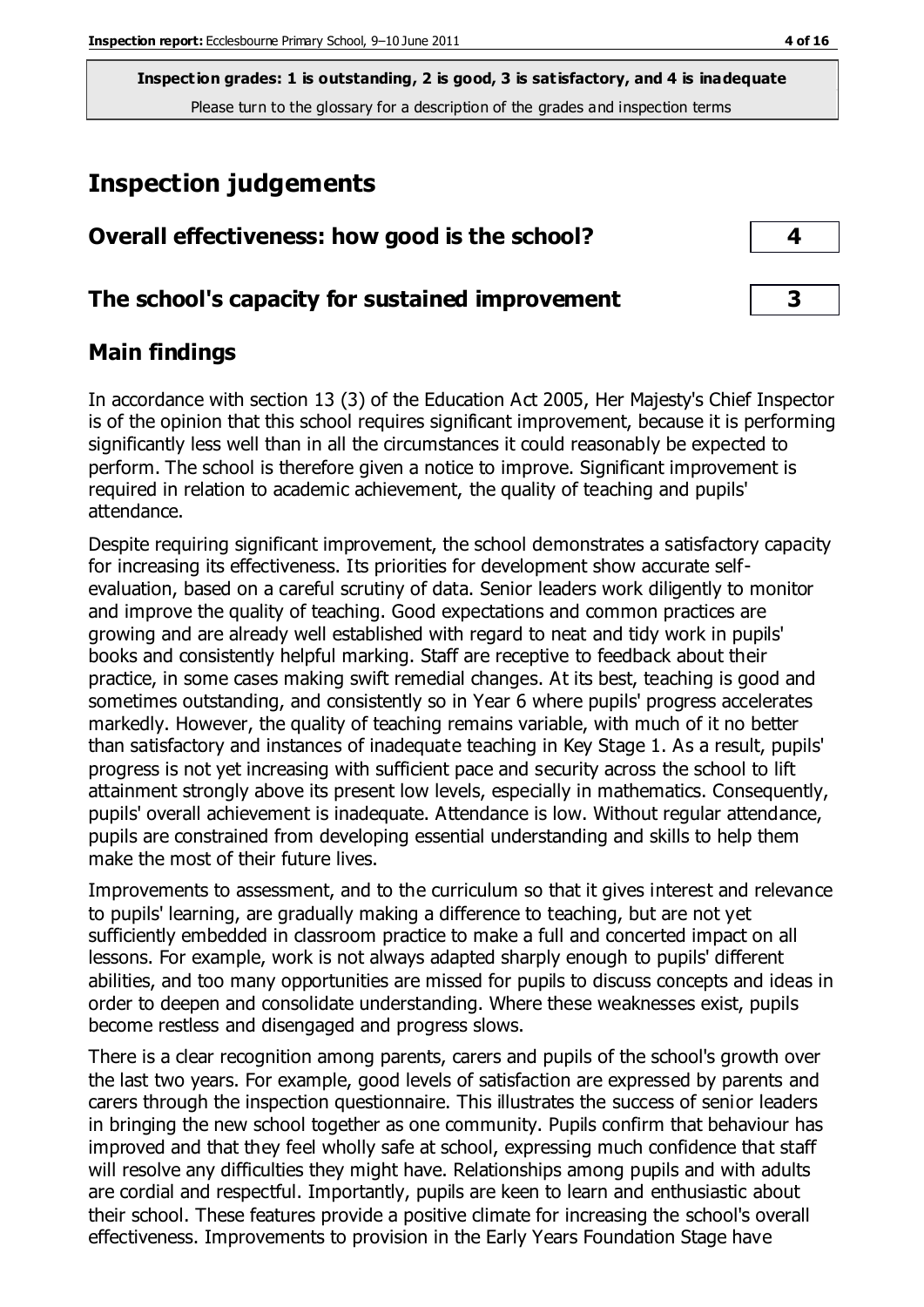brought about securely satisfactory progress, leading to a rising trend in attainment at the end of Reception over the last two years.

School leaders and the governing body are wholly committed to improvement. Expertise and support from the other schools within the academy's trust are already being shared with Ecclesbourne and plans are well ahead for the changes due in September.

## **What does the school need to do to improve further?**

- Accelerate pupils' progress swiftly and securely across all year groups in order to raise attainment securely above its present low levels, especially in mathematics.
- Eradicate inadequate teaching and rapidly improve teaching and learning so that the overall quality is at least good, by:
	- $-$  ensuring that work is matched sharply to pupils' differing needs and abilities
	- providing many opportunities for pupils to discuss and explain their learning so that it is deepened and consolidated
	- giving lesson activities an appropriate context so that learning is consistently relevant and interesting
	- $-$  ensuring that time and resources are used to the full, including the deployment of teaching assistants
	- focusing observations of lessons as much on pupils' learning as on the quality of teaching, in order to focus staff on improving the impact of their work.
- Increase pupils' attendance so that all attend school regularly and gain the essential knowledge and skills to support their future economic well-being.

## **Outcomes for individuals and groups of pupils 4**

Pupils' progress varies a good deal across year groups and classes within the same year group. This inconsistency affects all abilities and groups of pupils, including those with special educational needs and/or disabilities and from different ethnic backgrounds. Consequently, progress is not fast paced and robust enough to make a sustained impact on attainment at the end of Key Stage 2. However, due to accelerated progress in Year 6, pupils are currently on track to reach higher levels of attainment in English and mathematics than were gained last year. While this lift brings attainment in English closer to national averages, attainment in mathematics remains low. Children in the Early Years Foundation Stage make satisfactory progress from low levels of attainment on entry.

It is clear in lessons that pupils are eager to learn. It is only when too little is expected of pupils that they do not participate fully or become overly noisy. Good relationships among pupils foster willing cooperation. Where these factors are coupled with exciting tasks, pace and challenge, pupils work well together. In these circumstances, pupils are attentive, many sharing or checking their work with others, to ensure accuracy in mathematical calculations, for example. They confidently demonstrate answers in front of others, read out their work or explain their reasoning. Pupils attention wanders, though, when they do not have any work to go on to, or they are required to listen to adults for too long.

Pupils are polite and friendly, and their warm relationships with others are reflected in instances of spontaneous applause for the achievement of others. Their exit from the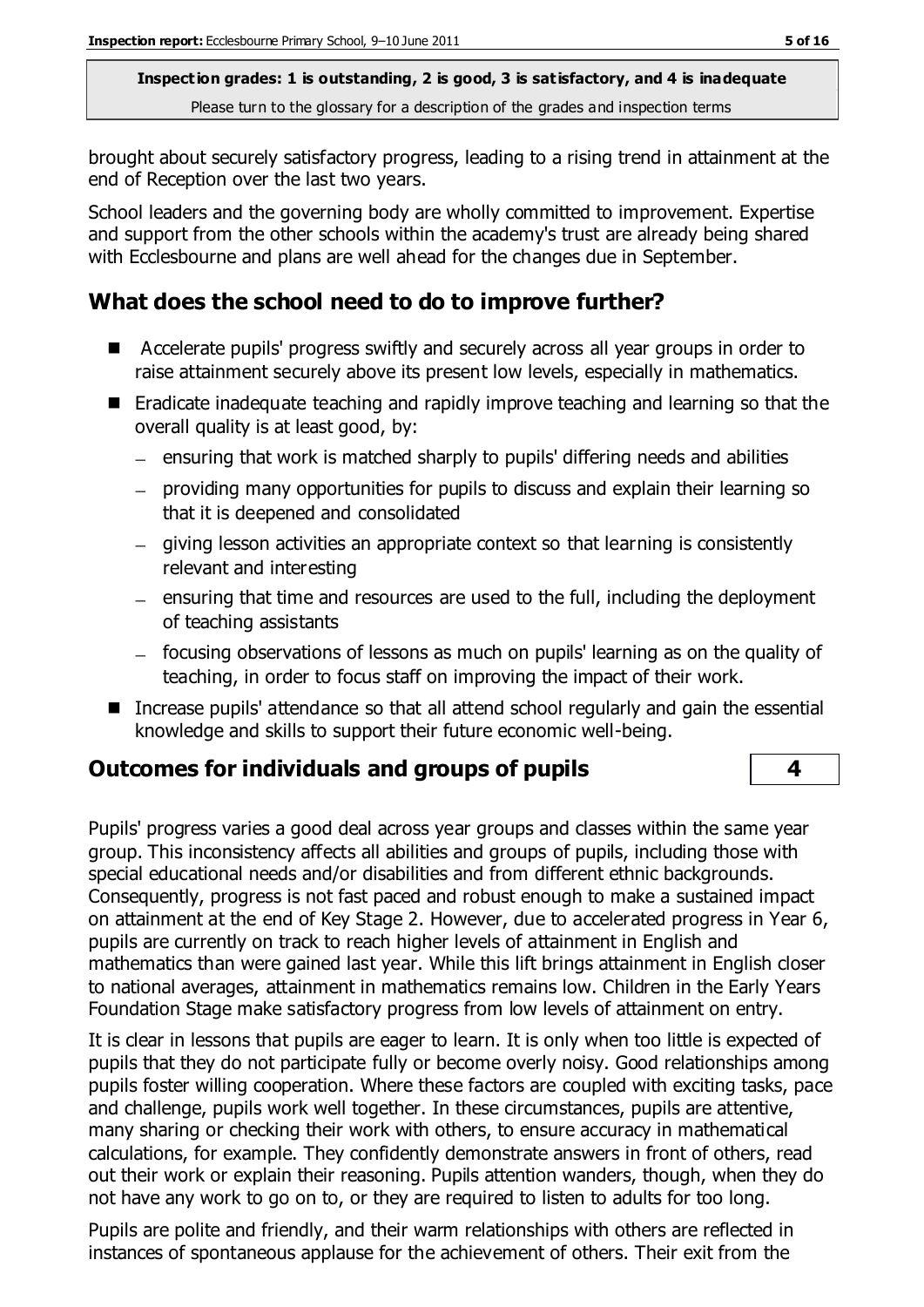# **Inspection grades: 1 is outstanding, 2 is good, 3 is satisfactory, and 4 is inadequate**

Please turn to the glossary for a description of the grades and inspection terms

school building was swift and sensible when the fire alarm went off during the inspection. Pupils show a good understanding of safety when using the internet and of being cautious with strangers. Their participation in healthy activity is enjoyed, using equipment at break times to keep fit or attending sports activities after school. Pupils readily take on responsibilities, such as representing their classmates on the school council. The council tested out the quality of packed lunches before they were adopted and were involved in planning the new dining area. Pupils also benefit from taking part in activities within the local community, such as singing in the local shopping centre and at a local concert venue. Their contributions wider afield are represented in collections for national and global charities.

| Pupils' achievement and the extent to which they enjoy their learning                                                     | 4                       |
|---------------------------------------------------------------------------------------------------------------------------|-------------------------|
| Taking into account:<br>Pupils' attainment <sup>1</sup>                                                                   | 4                       |
| The quality of pupils' learning and their progress                                                                        | 4                       |
| The quality of learning for pupils with special educational needs and/or disabilities<br>and their progress               | 4                       |
| The extent to which pupils feel safe                                                                                      | $\overline{\mathbf{2}}$ |
| Pupils' behaviour                                                                                                         | 3                       |
| The extent to which pupils adopt healthy lifestyles                                                                       | 3                       |
| The extent to which pupils contribute to the school and wider community                                                   | 3                       |
| The extent to which pupils develop workplace and other skills that will contribute to<br>their future economic well-being | 4                       |
| Taking into account:<br>Pupils' attendance <sup>1</sup>                                                                   | 4                       |
| The extent of pupils' spiritual, moral, social and cultural development                                                   | 3                       |

These are the grades for pupils' outcomes

<sup>1</sup> The grades for attainment and attendance are: 1 is high; 2 is above average; 3 is broadly average; and 4 is low

## **How effective is the provision?**

While assessment has been strengthened and the curriculum adapted so that it provides a sound foundation for planning lesson activities, these improvements have not been in place long enough to have a marked influence on teaching as a whole. Too often, pupils have the same tasks to complete and the more-able are sometimes left marking time. Time is also wasted on low-level activities, such as drawing out grids with a ruler, rather than getting on with mathematical calculations. On other occasions, teaching assistants have too little to do during whole-class discussions. In particular, the quality of teaching is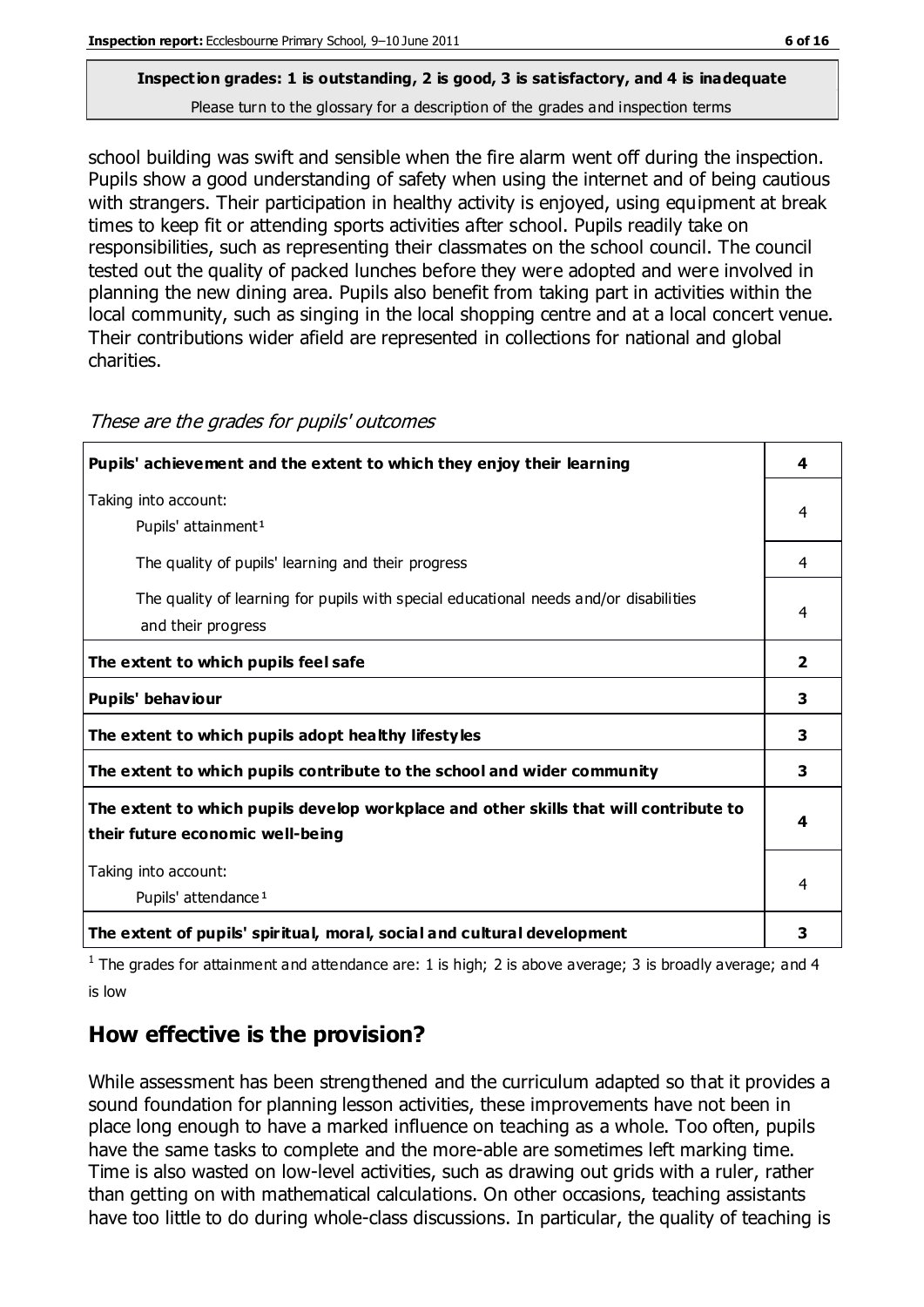fragile at Key Stage 1 with too much that is not good enough to ensure that pupils make satisfactory progress.

In contrast, the most successful lessons have clear objectives, based on an accurate assessment of pupils' knowledge and understanding. As a result, pupils know exactly what they are doing and where it is leading. Pace is fast, but sufficiently well balanced that pupils also have time to think, while questions dig deeper into pupils' understanding. In these lessons, support for small groups has the same features, so that pupils with special educational needs, for instance, or who are learning to speak English as an additional language, learn at the same good or outstanding rate as others.

A range of strategies have been implemented to raise attainment in English and mathematics. Learning a systematic approach to mathematical calculation and careful preparation for written tasks meet the needs of pupils well because they give them a methodical way forward that leads to successful learning. Work to raise the profile of reading and writing and increase basic skills like spelling is providing gradual improvement in English. Additional booster sessions and support for individual pupils, have also contributed to a lift in attainment at Year 2 as well as Year 6.

Teaching and learning in mathematics are enhanced through projects, such as weekly competitions, but the promotion of this subject compared to English is relatively less well established. Visits are starting to act as a basis for giving learning activities a real-life context. A visit to a local theme park, for example, was used by pupils in Year 6 to skilfully design and cost their own park, and to tease out the visit's educational benefits for a piece of persuasive writing. Nevertheless, such work is not yet routine. Some tasks, in mathematics, for example, are more mundane and not linked with pupils' own experience.

Staff have a detailed knowledge of pupils' particular circumstances. The school can point to where its work with outside agencies has made a difference to pupils in vulnerable circumstances, improving their confidence, behaviour and quality of life. Valuable use is also made of the area's children's centre to 'signpost' families on to other services. Determined steps have been taken to raise attendance. In response to new arrangements for monitoring absence and working with families, attendance has increased and has been in the broadly average range in the last four weeks. This improvement is too recent, however, to influence figures for the full year.

| The quality of teaching                                                                                    |  |
|------------------------------------------------------------------------------------------------------------|--|
| Taking into account:<br>The use of assessment to support learning                                          |  |
| The extent to which the curriculum meets pupils' needs, including, where relevant,<br>through partnerships |  |
| The effectiveness of care, guidance and support                                                            |  |

These are the grades for the quality of provision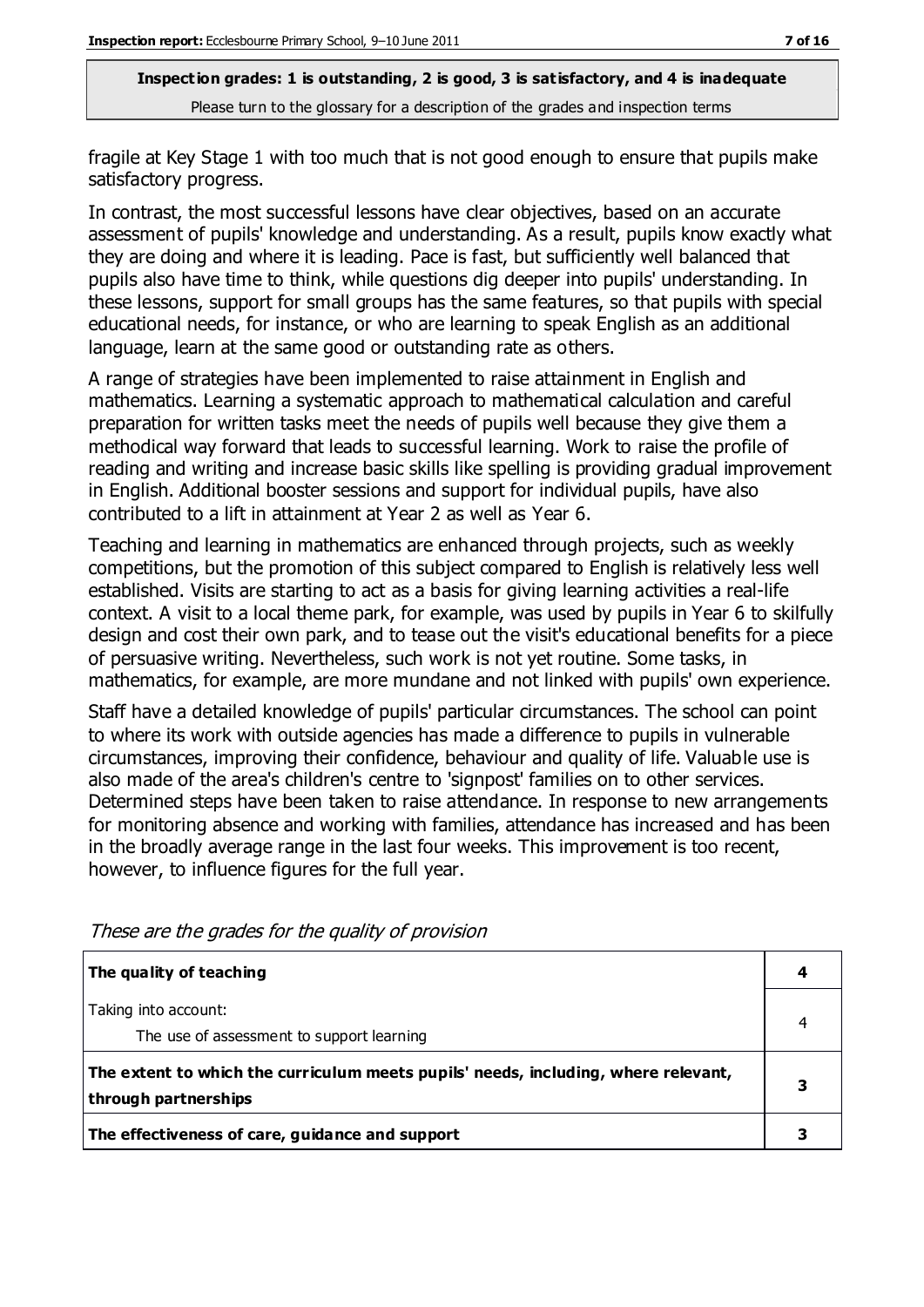#### **How effective are leadership and management?**

The headteacher and school leaders are determined to improve the school. Teaching and learning are monitored carefully, aided by senior leaders' clear understanding of what constitutes effective and inadequate practice. Feedback to staff following observations is detailed and helpful, although comment tends to focus more on teaching than identifying its impact on pupils' learning. Pupils' work completed over the course of this year confirms some success in lifting the quality of classroom practice. Nevertheless, satisfactory and better teaching and learning are not yet consistent features in all year groups. Consequently, equality of opportunity and absence of discrimination have not been sufficiently realised. These factors also signal that value for money is currently inadequate.

Middle and subject leadership is improving, and strongly so in English. This development along with the regular meetings with teachers to discuss the progress of pupils in their class makes a valuable contribution to school improvement. Information and data shared with the governing body gives a sound overview of the school's performance and a valuable means of monitoring and challenging outcomes. The school's leaders and managers have drawn on helpful support from outside partners since amalgamation and during the move to academy status. The governing body works in close partnership with the trust. Meetings have been held for parents and carers, with representatives forming part of a vision and planning committee.

Safeguarding arrangements meet requirements, including those related to recruitment. The school site is safe, training on child protection is up to date and there are sound procedures for assessing risk, although these reports are not always tailored closely to the particular circumstances being evaluated. The school understands the features of its community and the local area well. It widens pupils' experience through trips to London and the seaside, for example, and through links with a school in a rural setting. The school now plans to enhance its global focus and pupils' appreciation of other faiths, beyond their learning in the everyday curriculum.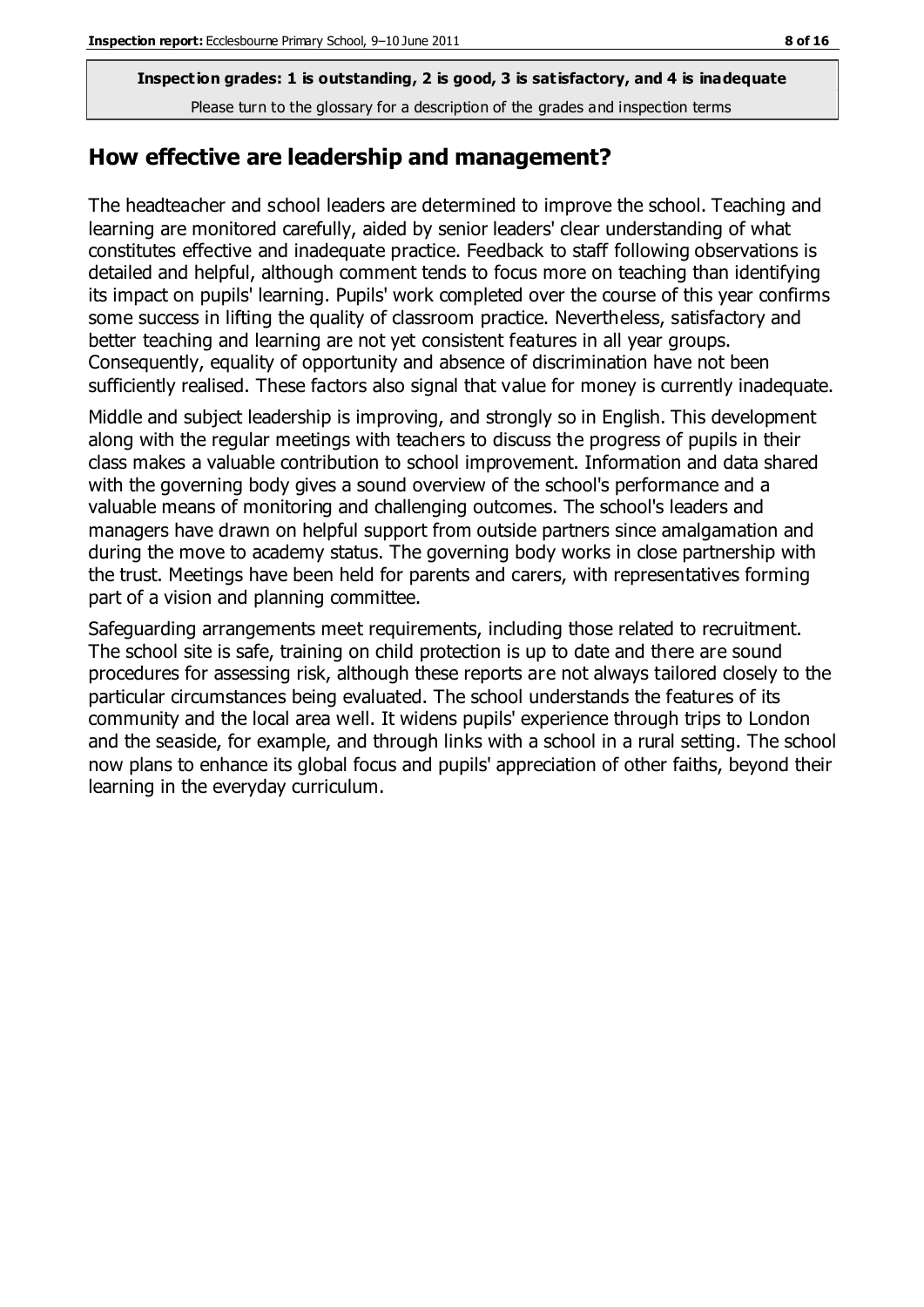**Inspection grades: 1 is outstanding, 2 is good, 3 is satisfactory, and 4 is inadequate**

Please turn to the glossary for a description of the grades and inspection terms

These are the grades for leadership and management

| The effectiveness of leadership and management in embedding ambition and driving<br>improvement                                                                  | 3 |
|------------------------------------------------------------------------------------------------------------------------------------------------------------------|---|
| Taking into account:<br>The leadership and management of teaching and learning                                                                                   | 3 |
| The effectiveness of the governing body in challenging and supporting the<br>school so that weaknesses are tackled decisively and statutory responsibilities met | 3 |
| The effectiveness of the school's engagement with parents and carers                                                                                             | 3 |
| The effectiveness of partnerships in promoting learning and well-being                                                                                           | 3 |
| The effectiveness with which the school promotes equality of opportunity and tackles<br>discrimination                                                           | 4 |
| The effectiveness of safeguarding procedures                                                                                                                     | 3 |
| The effectiveness with which the school promotes community cohesion                                                                                              | 3 |
| The effectiveness with which the school deploys resources to achieve value for money                                                                             | 4 |

#### **Early Years Foundation Stage**

Despite being in temporary accommodation, staff are doing all they can to ensure a wide range of activities for children indoors and out in each of the Nursery and Reception classes. Children are busy at their activities, happy and confident. Those in the Nursery group, for example, play harmoniously alongside others, come up to chat with adults or talk about they are doing. Just occasionally, some are more reluctant to speak. Those in Reception also enjoy their learning, and the current topic about pirates is proving to be particularly popular. There is the odd moment of wonder in learning, for example, when a child was amazed that even with 30 plastic cubes in his pirate boat, it still did not sink. Sometimes, though, overly enthusiastic activity is not calmed quickly enough to ensure that noise levels do not rise and children remain focused.

Weaknesses in writing have prompted staff to introduce exciting themes in order to offer a stimulating context in which to develop early literacy skills. Although this strategy was primarily aimed at boys, it has proved equally effective with girls and, as a result, attainment in writing has risen. In the Nursery, adults coax children gently towards writing activities, like the chance to chalk on the ground or draw on the big whiteboard. Children are dextrous in their drawing, providing a chance to talk about the family members they have represented, and some boys are keen to show their writing achievements. Although adults provide close support to small group activities in Reception, children are not always targeted and drawn in as successfully.

Care is sensitively provided and informed by clear procedures. In the Nursery, and in response to some off-road 'driving', signs were quickly introduced to ensure that wheeled toys remained safely on the track. Links with parents and carers are growing. A workshop, for instance, provided an opportunity for parents and carers to stay and play with their children, while also getting tips on what to provide for a healthy breakfast. Learning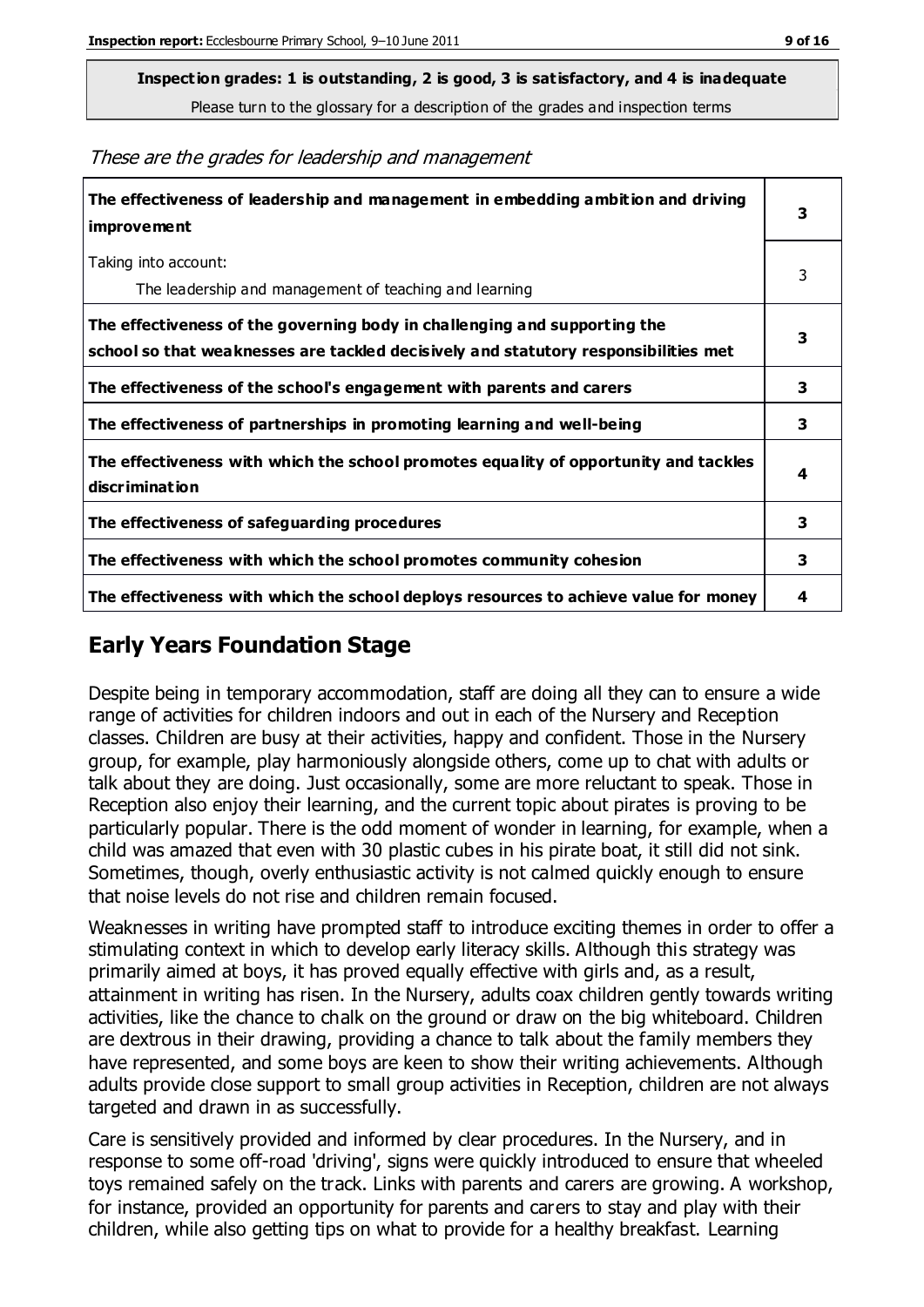journals give a wide range of information about children's achievements and, sometimes, parents and carers add in their comments.

These are the grades for the Early Years Foundation Stage

| Overall effectiveness of the Early Years Foundation Stage                             |   |
|---------------------------------------------------------------------------------------|---|
| Taking into account:<br>Outcomes for children in the Early Years Foundation Stage     |   |
| The quality of provision in the Early Years Foundation Stage                          |   |
| The effectiveness of leadership and management of the Early Years Foundation<br>Stage | 3 |

#### **Views of parents and carers**

The return of questionnaires from parents and carers was above average at 47%. The overall response was positive, with almost all agreeing that their children enjoy school and are kept safe. Written comments included praise for teaching, the progress made by children and improvements to the school. Written concerns covered a wide range of individual issues with no distinct pattern. The tick box return below indicated some concern about how well the school deals with unacceptable behaviour, and its response to suggestions and concerns from parents and carers.

Inspection evidence found pupils' behaviour to be satisfactory overall and children confirmed that it had improved. Where issues were seen they related to inattention and noisiness in lessons that were not always resolved. Where teaching is challenging and stimulating, behaviour is good and, occasionally, outstanding. Partnerships with parents and carers, particularly to involve them in their children's learning, are developing and are among the school's priorities for improvement.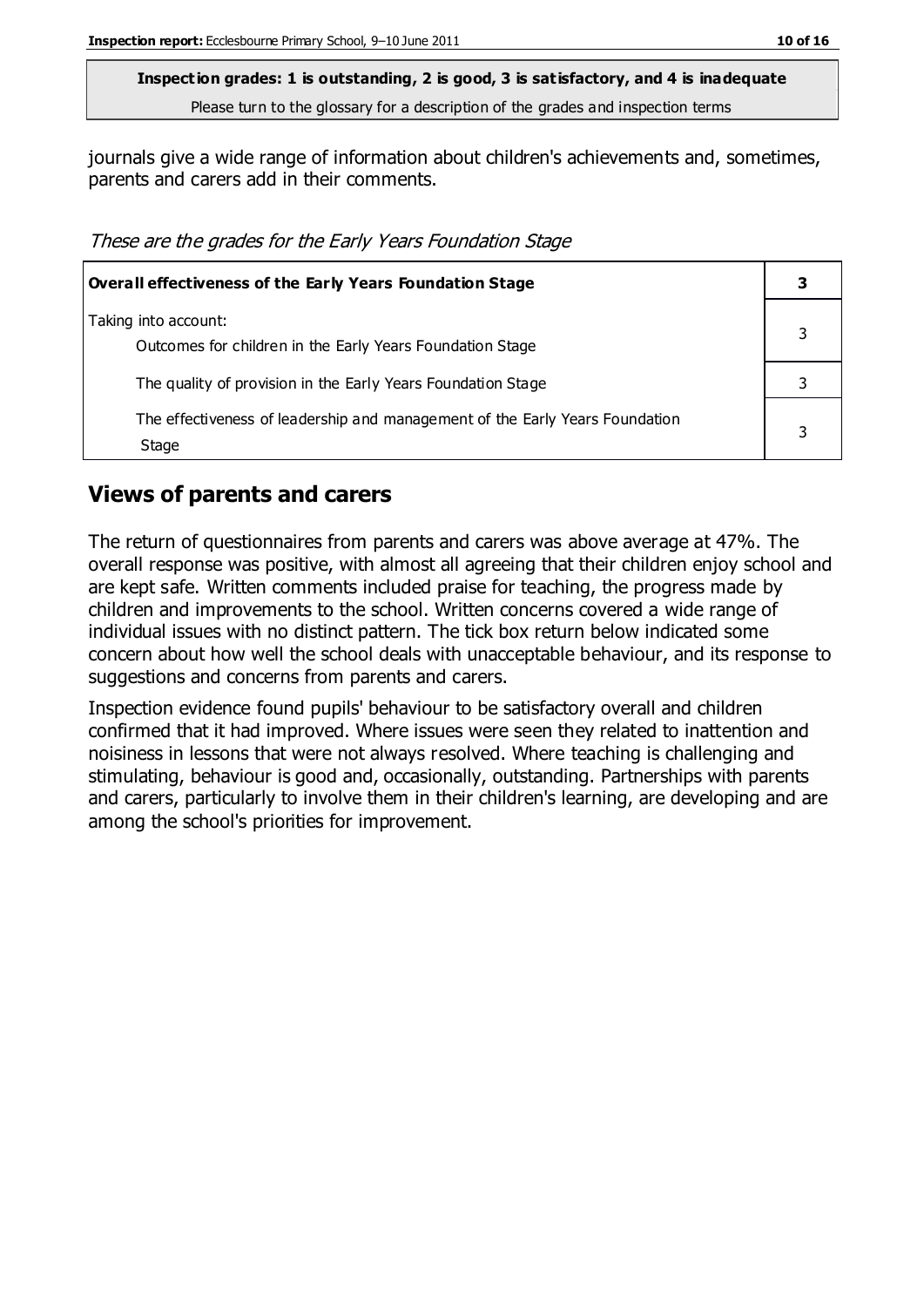#### **Responses from parents and carers to Ofsted's questionnaire**

Ofsted invited all the registered parents and carers of pupils registered at Ecclesbourne Primary School to complete a questionnaire about their views of the school.

In the questionnaire, parents and carers were asked to record how strongly they agreed with 13 statements about the school.

The inspection team received 200 completed questionnaires by the end of the on-site inspection. In total, there are 428 pupils registered at the school.

| <b>Statements</b>                                                                                                                                                                                                                                       | <b>Strongly</b><br>agree |               | <b>Agree</b> |               | <b>Disagree</b> |                | <b>Strongly</b><br>disagree |                |
|---------------------------------------------------------------------------------------------------------------------------------------------------------------------------------------------------------------------------------------------------------|--------------------------|---------------|--------------|---------------|-----------------|----------------|-----------------------------|----------------|
|                                                                                                                                                                                                                                                         | <b>Total</b>             | $\frac{1}{2}$ | <b>Total</b> | $\frac{0}{0}$ | <b>Total</b>    | $\frac{1}{2}$  | <b>Total</b>                | $\frac{0}{0}$  |
| My child enjoys school                                                                                                                                                                                                                                  | 123                      | 62            | 73           | 37            | $\mathbf{1}$    | $\mathbf{1}$   | $\mathbf 0$                 | $\mathbf 0$    |
| The school keeps my child<br>safe                                                                                                                                                                                                                       | 105                      | 53            | 92           | 46            | $\mathbf{1}$    | $\mathbf{1}$   | $\mathbf 0$                 | $\mathbf 0$    |
| My school informs me about<br>my child's progress                                                                                                                                                                                                       | 96                       | 48            | 90           | 45            | 8               | $\overline{4}$ | $\mathbf{1}$                | $\mathbf{1}$   |
| My child is making enough<br>progress at this school                                                                                                                                                                                                    | 77                       | 39            | 110          | 55            | 10              | 5              | $\mathbf{1}$                | $\mathbf{1}$   |
| The teaching is good at this<br>school                                                                                                                                                                                                                  | 96                       | 48            | 91           | 46            | $\overline{7}$  | 4              | $\mathbf 0$                 | $\mathbf 0$    |
| The school helps me to<br>support my child's learning                                                                                                                                                                                                   | 90                       | 45            | 95           | 49            | 11              | 6              | $\overline{2}$              | $\mathbf{1}$   |
| The school helps my child to<br>have a healthy lifestyle                                                                                                                                                                                                | 79                       | 40            | 105          | 53            | 9               | 5              | $\mathbf{1}$                | $\mathbf{1}$   |
| The school makes sure that<br>my child is well prepared for<br>the future (for example<br>changing year group,<br>changing school, and for<br>children who are finishing<br>school, entering further or<br>higher education, or entering<br>employment) | 68                       | 34            | 100          | 50            | 12              | 6              | $\mathbf{1}$                | $\mathbf{1}$   |
| The school meets my child's<br>particular needs                                                                                                                                                                                                         | 63                       | 32            | 114          | 57            | 12              | 6              | $\mathbf{1}$                | $\mathbf{1}$   |
| The school deals effectively<br>with unacceptable behaviour                                                                                                                                                                                             | 78                       | 39            | 97           | 49            | 15              | 8              | 3                           | $\overline{2}$ |
| The school takes account of<br>my suggestions and concerns                                                                                                                                                                                              | 60                       | 30            | 114          | 57            | 13              | 7              | $\overline{2}$              | 1.             |
| The school is led and<br>managed effectively                                                                                                                                                                                                            | 75                       | 38            | 103          | 52            | 9               | 5              | $\mathbf{1}$                | $\mathbf{1}$   |
| Overall, I am happy with my<br>child's experience at this<br>school                                                                                                                                                                                     | 97                       | 49            | 91           | 46            | 10              | 5              | $\mathbf{1}$                | $\mathbf{1}$   |

The table above summarises the responses that parents and carers made to each statement. The percentages indicate the proportion of parents and carers giving that response out of the total number of completed questionnaires. Where one or more parents and carers chose not to answer a particular question, the percentages will not add up to 100%.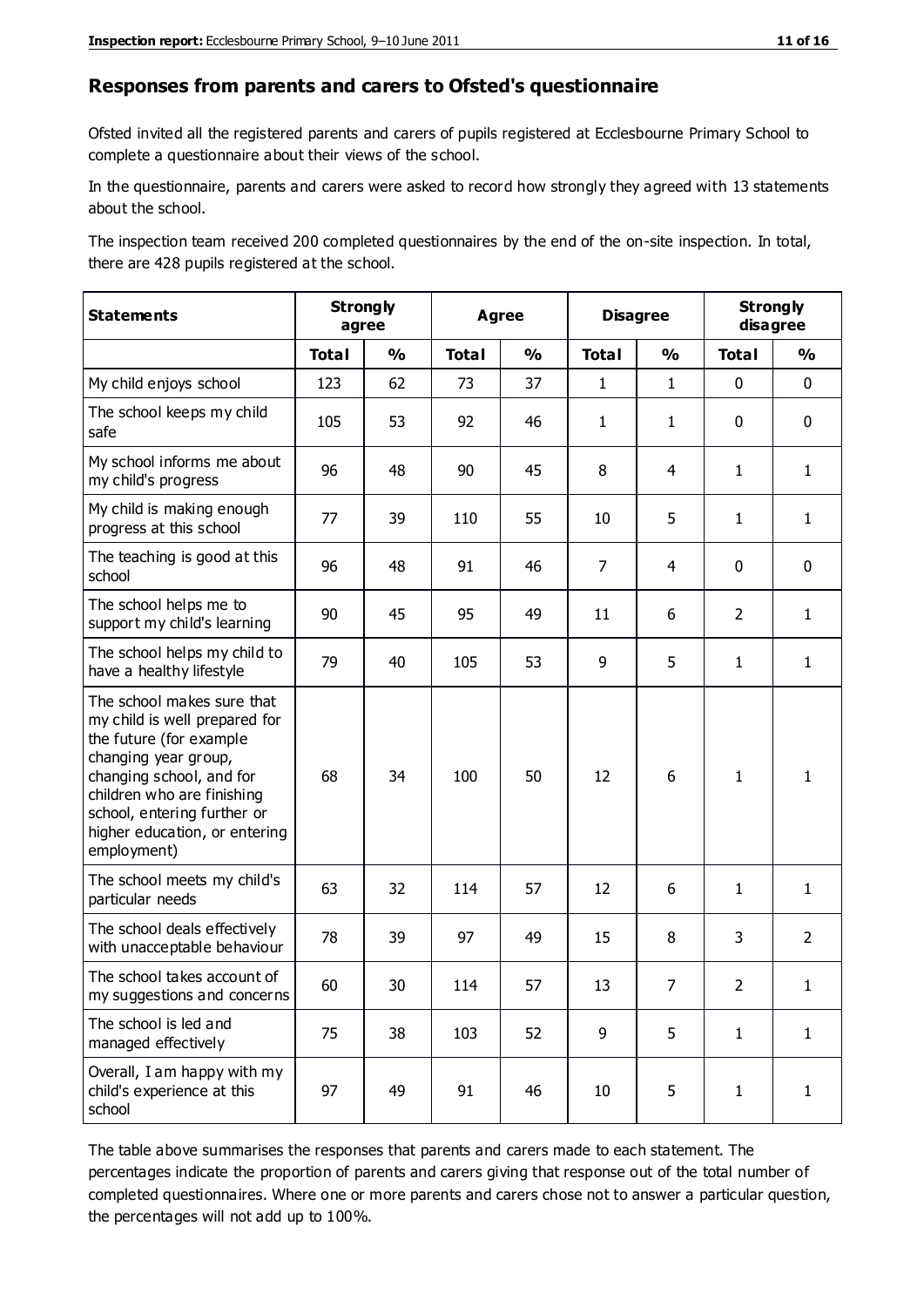## **Glossary**

| Grade   | <b>Judgement</b> | <b>Description</b>                                                                                                                                                                                                            |
|---------|------------------|-------------------------------------------------------------------------------------------------------------------------------------------------------------------------------------------------------------------------------|
| Grade 1 | Outstanding      | These features are highly effective. An outstanding school<br>provides exceptionally well for all its pupils' needs.                                                                                                          |
| Grade 2 | Good             | These are very positive features of a school. A school that<br>is good is serving its pupils well.                                                                                                                            |
| Grade 3 | Satisfactory     | These features are of reasonable quality. A satisfactory<br>school is providing adequately for its pupils.                                                                                                                    |
| Grade 4 | Inadequate       | These features are not of an acceptable standard. An<br>inadequate school needs to make significant improvement<br>in order to meet the needs of its pupils. Ofsted inspectors<br>will make further visits until it improves. |

#### **What inspection judgements mean**

#### **Overall effectiveness of schools**

|                       | Overall effectiveness judgement (percentage of schools) |      |                     |                   |
|-----------------------|---------------------------------------------------------|------|---------------------|-------------------|
| <b>Type of school</b> | <b>Outstanding</b>                                      | Good | <b>Satisfactory</b> | <b>Inadequate</b> |
| Nursery schools       | 46                                                      | 48   | 6                   |                   |
| Primary schools       | 6                                                       | 47   | 40                  | 7                 |
| Secondary schools     | 12                                                      | 39   | 38                  | 11                |
| Sixth forms           | 13                                                      | 42   | 41                  | 3                 |
| Special schools       | 28                                                      | 49   | 19                  | 4                 |
| Pupil referral units  | 14                                                      | 45   | 31                  | 10                |
| All schools           | 10                                                      | 46   | 37                  |                   |

New school inspection arrangements were introduced on 1 September 2009. This means that inspectors now make some additional judgements that were not made previously.

The data in the table above are for the period 1 September 2010 to 31 December 2010 and are consistent with the latest published official statistics about maintained school inspection outcomes (see **[www.ofsted.gov.uk](http://www.ofsted.gov.uk/)**).

The sample of schools inspected during 2010/11 was not representative of all schools nationally, as weaker schools are inspected more frequently than good or outstanding schools.

Percentages are rounded and do not always add exactly to 100.

Sixth form figures reflect the judgements made for the overall effectiveness of the sixth form in secondary schools, special schools and pupil referral units.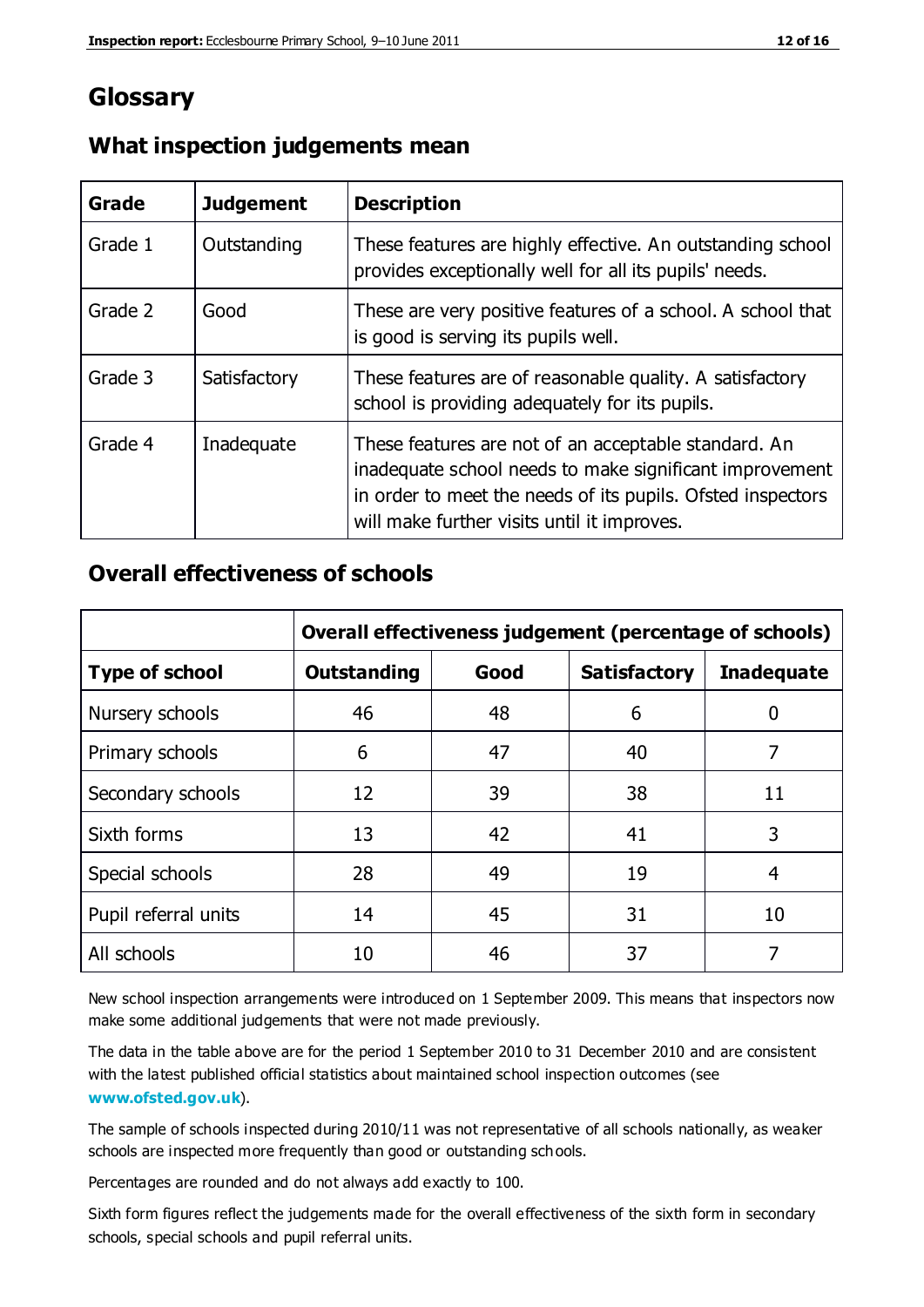## **Common terminology used by inspectors**

| Achievement:                  | the progress and success of a pupil in their learning,<br>development or training.                                                                                                                                                          |  |  |
|-------------------------------|---------------------------------------------------------------------------------------------------------------------------------------------------------------------------------------------------------------------------------------------|--|--|
| Attainment:                   | the standard of the pupils' work shown by test and<br>examination results and in lessons.                                                                                                                                                   |  |  |
| Capacity to improve:          | the proven ability of the school to continue<br>improving. Inspectors base this judgement on what<br>the school has accomplished so far and on the quality<br>of its systems to maintain improvement.                                       |  |  |
| Leadership and management:    | the contribution of all the staff with responsibilities,<br>not just the headteacher, to identifying priorities,<br>directing and motivating staff and running the school.                                                                  |  |  |
| Learning:                     | how well pupils acquire knowledge, develop their<br>understanding, learn and practise skills and are<br>developing their competence as learners.                                                                                            |  |  |
| <b>Overall effectiveness:</b> | inspectors form a judgement on a school's overall<br>effectiveness based on the findings from their<br>inspection of the school. The following judgements,<br>in particular, influence what the overall effectiveness<br>judgement will be. |  |  |
|                               | The school's capacity for sustained<br>improvement.                                                                                                                                                                                         |  |  |
|                               | Outcomes for individuals and groups of pupils.                                                                                                                                                                                              |  |  |
|                               | The quality of teaching.                                                                                                                                                                                                                    |  |  |
|                               | The extent to which the curriculum meets<br>pupils' needs, including, where relevant,<br>through partnerships.                                                                                                                              |  |  |
|                               | The effectiveness of care, guidance and<br>support.                                                                                                                                                                                         |  |  |
| Progress:                     | the rate at which pupils are learning in lessons and<br>over longer periods of time. It is often measured by<br>comparing the pupils' attainment at the end of a key                                                                        |  |  |

stage with their attainment when they started.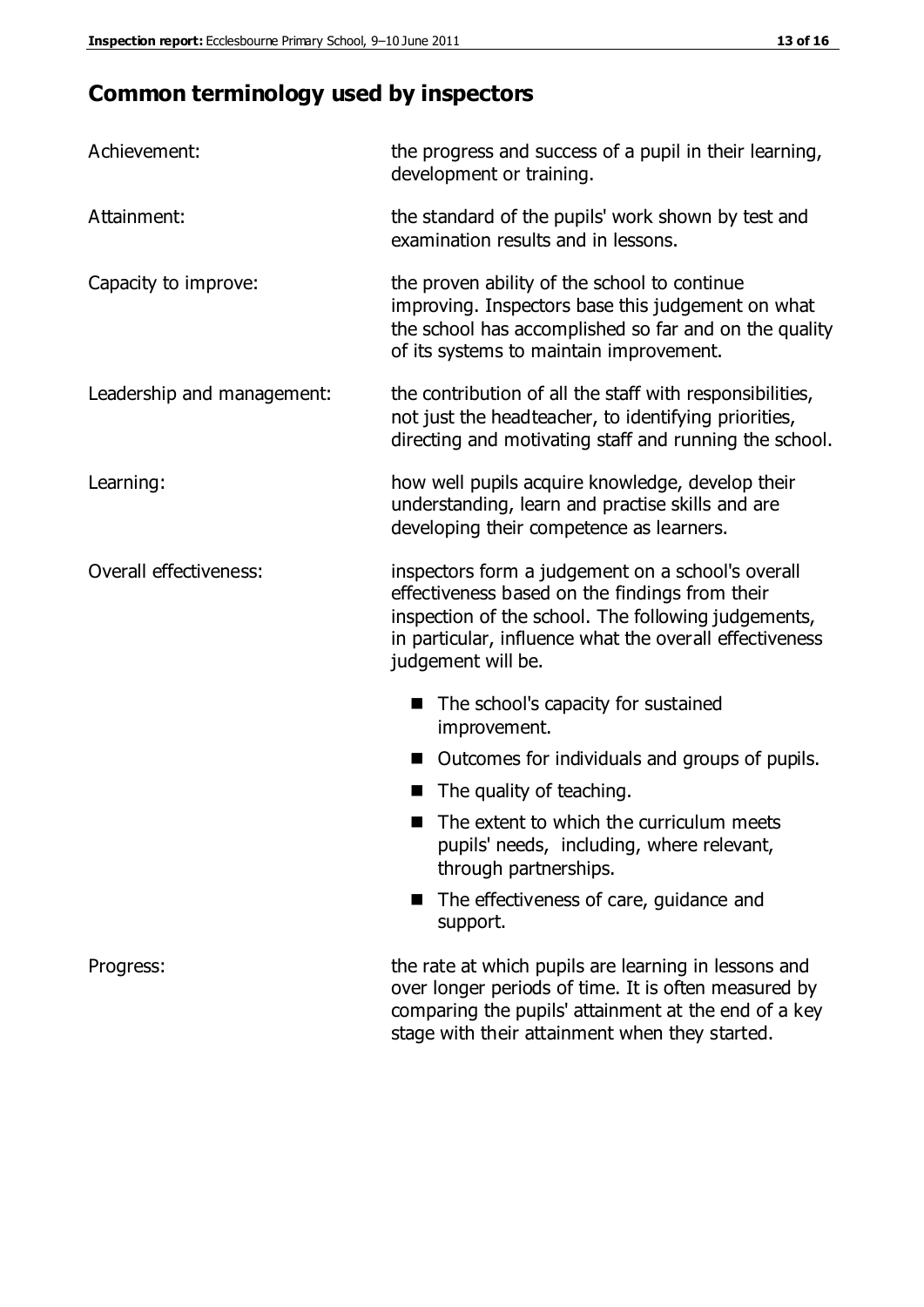#### **This letter is provided for the school, parents and carers to share with their children. It describes Ofsted's main findings from the inspection of their school.**

improving lives

This letter is provided for the school, parents and carers to share with their children. It describes Ofsted's main findings from the inspection of their school.

13 June 2011

#### Dear Pupils

#### **Inspection of Ecclesbourne Primary School, Croydon CR7 7FA**

Thank you for being so welcoming during our visit to your school. You gave us some very useful information when you spoke with us. We were pleased to hear that you thought behaviour had improved and to see how keen you are to learn. Your parents and carers are also pleased you enjoy school and are safe there. Nevertheless, your progress is not yet fast enough for all of you to achieve as well as you should. Therefore, your school has been give a 'notice to improve' to help it get better.

Here are some other important things about your school.

- You have all come together as one community in your new school and get on well.
- $\blacksquare$  Trips and visits are helping to make learning more interesting.
- Adults track your progress carefully, but do not always use this information well enough in lessons to match work to your needs.
- Those of you in Year 6 make rapid progress, but progress varies widely in other year groups.
- Adults look after you carefully and you said that you are confident that they will sort out any problems.
- Staff are already working hard to make things better and know what they need to do next.

These are the things your school has been asked to do to help it to improve:

- accelerate your progress so that your achievement is considerably better, especially in mathematics
- $\blacksquare$  make sure that teaching is nearly always good or better so that time is not wasted, and always give you interesting work and many chances to talk about what you are learning
- $\blacksquare$  see that you all come to school regularly so that everyone learns as much as they can to help them in the future.

You can all help by making sure you attend regularly, by keeping up the neat work that we saw in your books and always paying attention in lessons.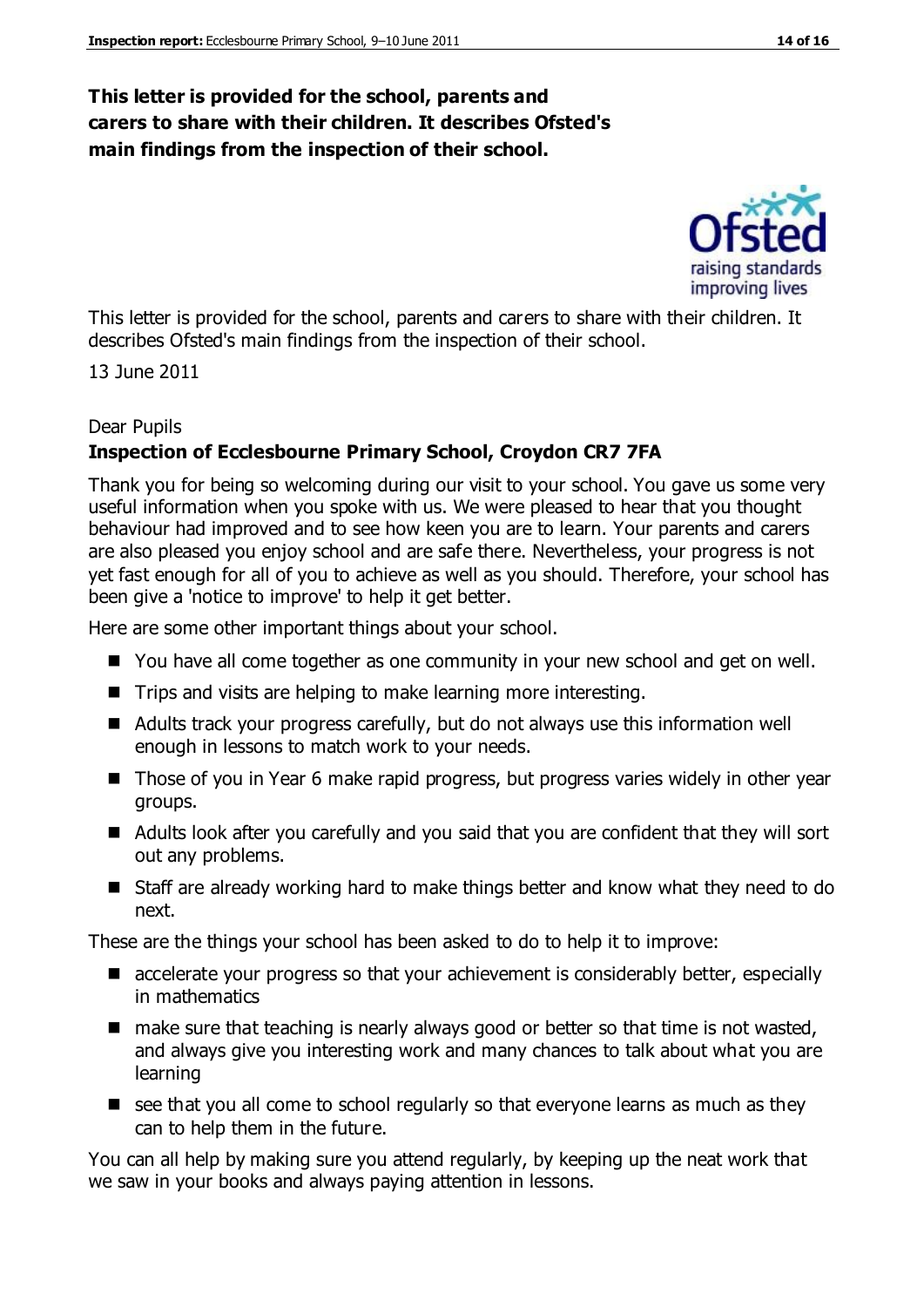Yours sincerely

Patricia Davies Lead inspector